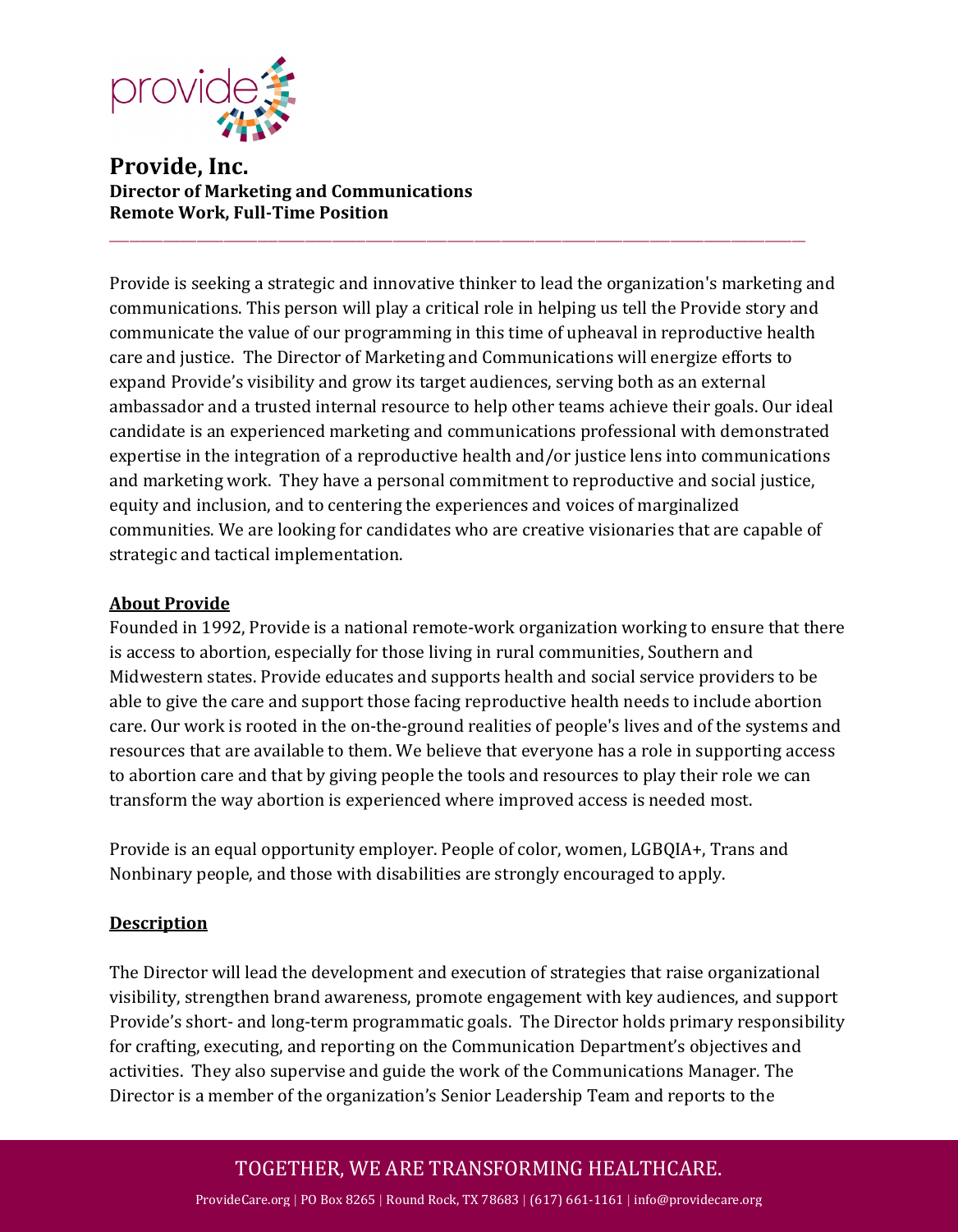

Managing Director. This position is a full-time (40 hr/week) remote work position based in the US.

# *Responsibilities include but are not limited to:*

Organizational visibility and branding – 30%

- Serve as internal and external steward of the Provide brand and messaging, ensuring voice and style consistency and alignment in all content and channels.
- Lead media relations strategy to ensure visibility of Provide's work in earned media outlets with our audiences, including funders, policymakers, allies, program participants, and impacted communities; serve as spokesperson when needed.
- Monitor media and external landscape for trends and conversations related to Provide's work and opportunities to showcase thought leadership.
- Translate Provide's work into meaningful messages and compelling content that will help us build relationships with partner and program audiences.
- Oversee strategy and develop content for external facing communications, including brochures, annual report, presentations, and events.
- Serve as member of Senior Leadership Team, participating in strategy development for key partnership and thought leadership opportunities.
- Ensure communications align with Provide's core values, engaging stakeholders with an approach and commitment to equity and inclusion.

Program marketing communications strategy and implementation – 30%

- Collaborate with Communications Manager to build visibility and attendance for current and emergent programming including in-person and virtual trainings.
- Collaborate with Communications Manager on audience growth strategies for digital channels, including Email listserv, website, and social media.
- Establish effective reporting and measurement strategies to track marketing and communication results; use insights to refine strategies as necessary.

Internal Communications Leadership and Collaboration – 25%

- Cultivate and model effective interdepartmental collaboration practices and communications.
- Provide guidance and support to Development Team for fundraising objectives, such as donor campaigns, materials, and events.
- Provide guidance and support to Evaluation Team, including messaging, branding and dissemination plans for organizational research and publications.
- Develop effective communications processes and resources to engage Board, staff, and partners in marketing campaigns and enable them to be organizational ambassadors.

Team Leadership & Department Administration – 15%

• Lead organizational marketing communications planning efforts, including long-term

# TOGETHER, WE ARE TRANSFORMING HEALTHCARE.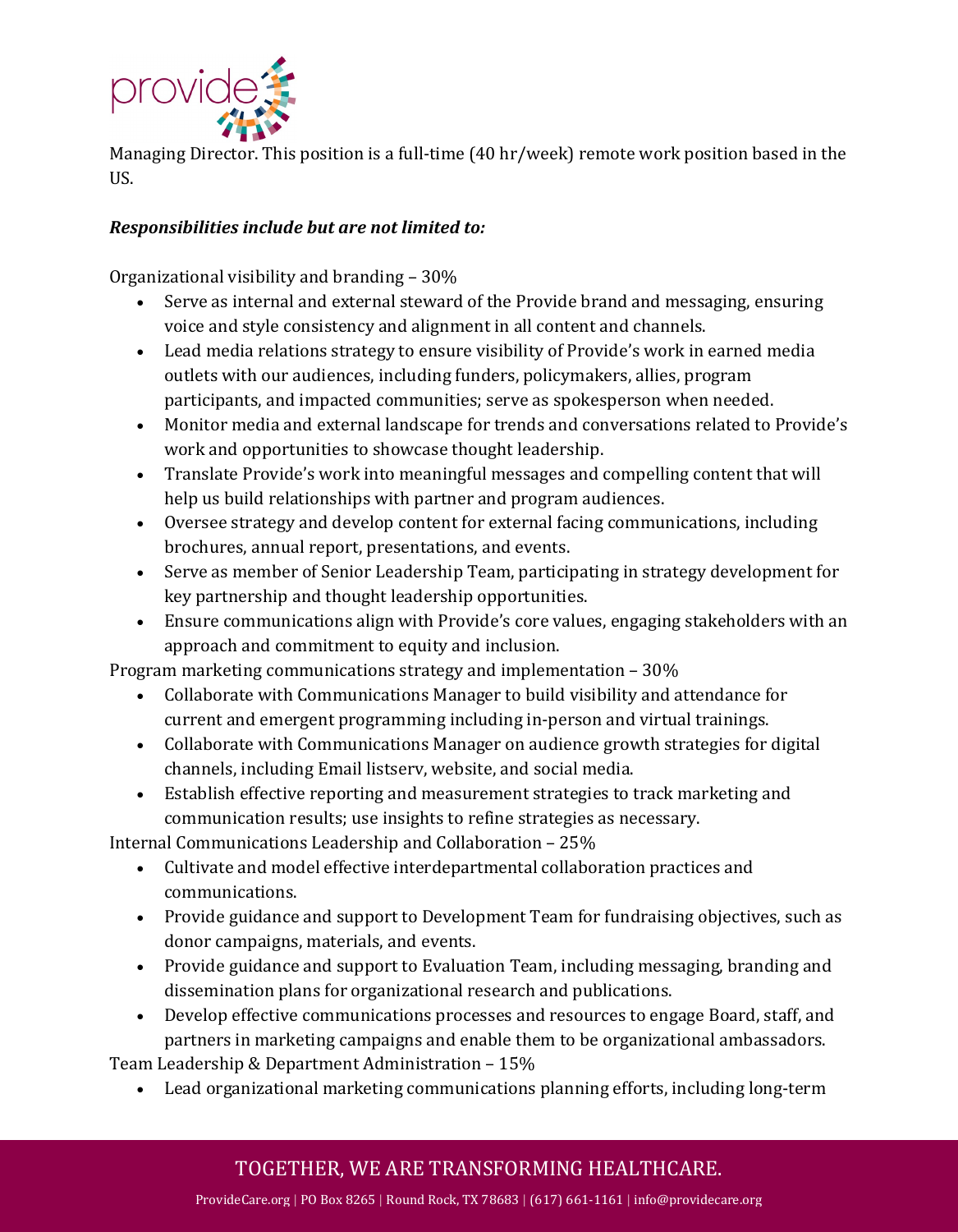

strategy and annual objectives.

- Manage, support, and coach departmental staff.
- Develop and manage annual budget.
- Oversee departmental contractors and vendors.
- Participate in organization-wide events, program activities, and meetings as needed.

### **Desired Qualifications**

- Minimum seven years of experience in relevant marketing communications position(s) with at least three years in a supervisory and/or strategy role. Experience managing communications in a reproductive health or social justice nonprofit environment strongly preferred.
- Exceptional written communication skills. Specific experience in organizational positioning and messaging, and promotional print and digital copy highly preferred.
- Experience developing and executing strategic marketing and communications plans that engage and grow audiences.
- Media relations experience including writing, editing, and successfully pitching press releases, op-eds, letters to the editor, and other pieces.
- Proficiency with digital marketing and communications tools and tactics, including website content management, email marketing, and social media.
- Strong leadership, verbal, and interpersonal skills, with an ability to build positive working relationships at all levels of the organization.
- Strategic and innovative thinker.
- Excellent time and project management skills to juggle competing priorities and meet deadlines.
- A demonstrated commitment to Provide's vision, mission, and values.

### **Salary Range and Benefits**

The Director of Marketing and Communications is a full-time position, with the starting annual salary in the range of \$80,000 to \$90,000. Provide offers a generous benefits package, which currently includes: Group health and dental coverage, 403b plan with company match, stipend for productive workspace including monthly internet and cell phone allowance, long and short-term disability insurance, group life insurance, and paid time off. Paid time off includes: 12 paid holidays per year (with flexibility/floating holidays) PLUS paid Winter Holiday from Christmas Eve through New Year's Day, 15 vacation days per year, 10 sick days per year, monthly paid Wellness Days, 12 weeks paid parental leave, jury duty and bereavement leave, and paid emergency leave.

# TOGETHER, WE ARE TRANSFORMING HEALTHCARE.